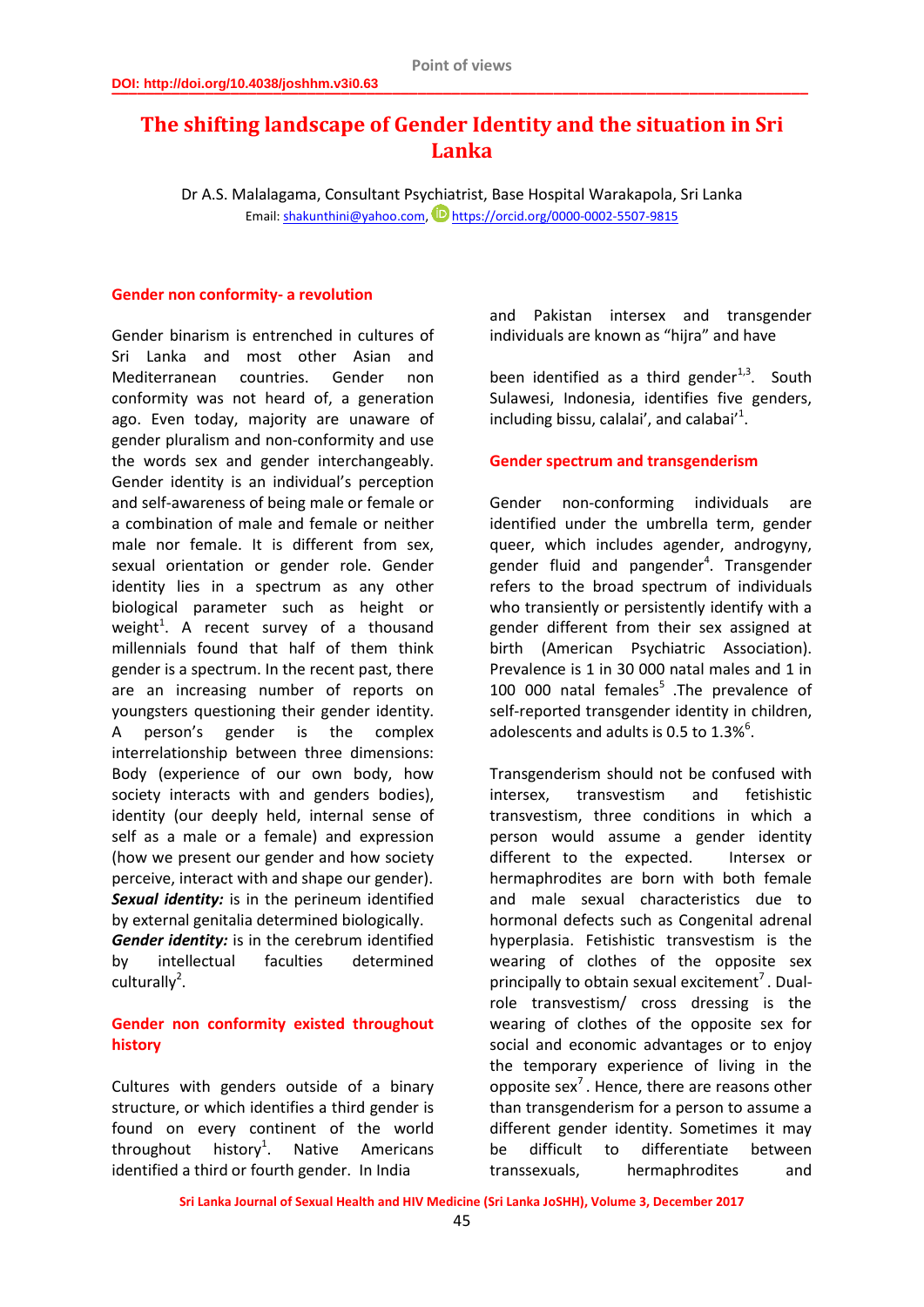transvestites. Buhrich and McConaghy (1977) described different stages representing a continuum from transvestism to transsexuality $^8$  . Some of the transvestites who start cross dressing before puberty are presenting with gender dysphoria in later life and request for gender reassignment procedures reflecting the overlap between the above conditions<sup>9</sup>.

Gender dysphoria, previously known as Gender Identity Disorders is a strong and persistent cross gender identification and a persistent discomfort with their sex or sense of inappropriateness in the gender role of that  $sex^{10}$ . Gender dysphoria is classified as mental disorders and are therefore included in the DSM-IV and ICD-10<sup>7</sup>.

### **Is gender dysphoria a mental illness?**

This is a controversial issue. Gender dysphoria was classified as a mental disorder along with other disorders of gender identity based on historical theories surrounding its cause and because psychiatrists traditionally managed transgender patients $^{11}$ . But this classification has worsened the associated stigma.

LGBT activists have worked hard to declassify gender dysphoria from mental disorders. Denmark is the first country to be successful. A study by Robles et al raises the question about the validity of classifying gender dysphoria as a mental disorder which concluded that ''Distress and impairment which are considered essential characteristics of mental disorders, could be explained in the case of gender dysphoria by experiences of social rejection and violence rather than being inherent features of transgender identity"<sup>12</sup>.

# **Discrimination against gender non conforming people**

Report of the National Transgender Discrimination Survey in 2011 showed that gender non-conforming people face discrimination in every sphere of life including education, employment, family life, housing,

identification documents, health care, insurance and justice system $^{13}$ .

In 2016, at least 22 deaths of transgender people in the US were due to fatal violence, the most ever recorded. Some of these cases involved clear anti-transgender bias. In others, the victim's transgender status may have put them at risk in other ways, such as forcing them into homelessness<sup>14</sup>.

LGBT people are more than twice as likely as Blacks or Jews and more than four times as likely as Muslims to be attacked in a violent hate crime<sup>15</sup>. Transgender people are  $7$  times more likely to experience physical violence when interacting with the police compared to cisgenders<sup>16</sup>.

The prevalence of suicide attempts is 41% among transgenders, which is more than 20 times the general population and is also higher than the 10-20% of lesbian, gay and bisexual adults who report ever attempting suicide<sup>17</sup>.

There is a strong association between gender non-conformity and hate crime. As the definition of transphobia suggests, women who are perceived as masculine and men who are perceived as feminine, thus not conforming to normative standards of gender, are more likely to elicit an adverse reaction. This is backed by research suggesting that it is perceived gender transgression that may be at the root of both transphobic and homophobic hate crime<sup>18</sup>.

A survey by Human Rights watch in 4 districts in Sri Lanka among transgender and homosexual people between October 2015 and January 2016 reported legal discrimination towards this group, especially with regards to identification documents, health care and interaction with police<sup>19</sup>.

Even though there is no law specifically criminalizing transgender or intersex people, the offense of "cheat[ing] by personation" under section 399 of the Penal Code has been used to target transgender persons for arrest,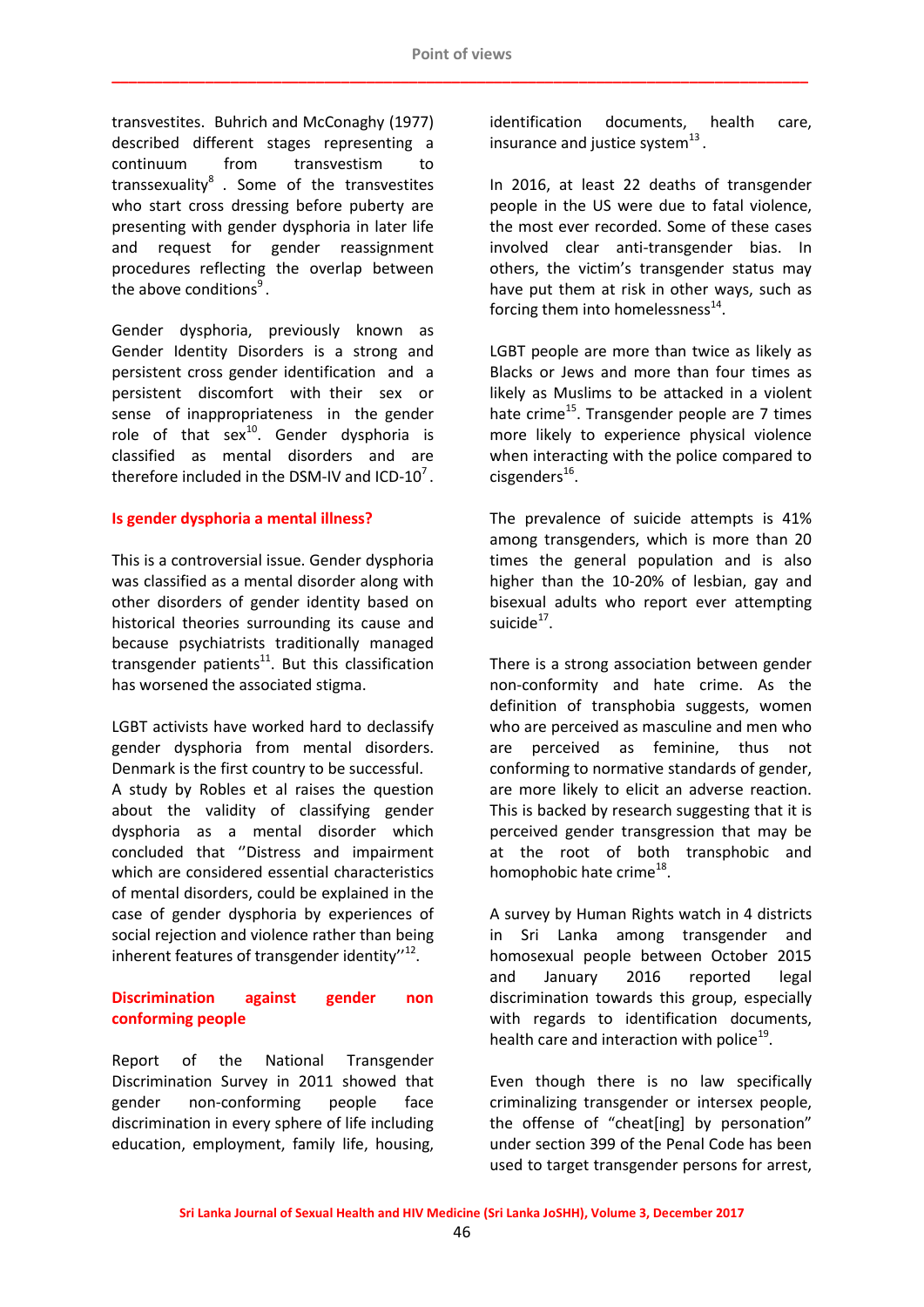assuming that appearing in a gender identity that is different from the sex assigned at birth has the malicious intent of cheating others<sup>19</sup>. The National Identity Card (NIC), the main identification document in Sri Lanka is issued on the information based on birth certificate. The sex assigned at birth stated in the NIC is different to the identified gender in transgendered, which leads to confusion among misinformed government and private officials who request the NIC to provide various services. Requests to change their name and gender in the NIC have been rejected by authorities depriving this group of basic human rights to apply for jobs, open bank accounts and obtain a passport/ driving licence and travel.

In the same report, male to female transgender people have reported several incidents of sexual abuse by police and arrests 19 .

# **Demand for transgendered in the sex industry**

In Thailand and Philippines particularly transsexuals have a platform to speak out about their identity, their needs and even showcase themselves in international beauty pageants. In Thailand, where sex industry is booming, the demand for transsexuals or 'ladyboys' is high. Thailand has also become a hub for sex reassignment surgeries for an affordable cost, where surgeons run clinics under substandard conditions posing a risk to health of this population.

Even outside the sex industry, transgender women in Thailand may be more socially integrated than their peers elsewhere in the world, thanks in large part to sex trade<sup>21</sup>. In one study of 200 trans women in Thailand, subjects were found on average to be better educated and more affluent than the country as a whole. One Thai transgender woman who is the founder of TransFemale Association working for rights for transgender people, including public funding for genderreassignment surgery, won a provincial election in  $2012^{21}$ .

Transgender people worldwide are much more heavily involved in prostitution than the population at large, due to limited employment opportunities. Also, they engage in transactional sex in exchange for money for sex reassignment surgeries. In the U.S in 2011, 26% of transgender people had lost their jobs due to gender identity/expression and 11% had done sex work for income<sup>13</sup>.

# **Sexual health and risk for Sexually Transmitted Infections (STIs) among transgender population**

Depression and anxiety, as well as illicit substance use to manage anticipatory anxiety related to transphobia, may contribute to high risk sexual behavior among transgender men<sup>22</sup>.Due to a power differential, transgender clients may not feel empowered to make decisions regarding drug use, condom use, and high risk sexual behavior, making them vulnerable to traumatic sexual experiences and STI exposure<sup>22</sup>.

Little research is done to understand risk for HIV and other STIs among transgender men who have sex with men and on transgender women  $^{22}$ . Due to lack of funding, research has also focused mainly on HIV risk and prevention and not on other STIs or sexual health concerns, such as fertility or pregnancy<sup>22</sup>.

Transgender populations have higher rates of HIV infection than the general population  $22$ . Transactional sex may be a risk factor<sup>22</sup>. Little data exist on HIV among transgender men, likely due to much lower prevalence. However, evidence for HIV risk among transgender men who have sex with men is growing<sup>22</sup>.

HIV services for transgender people should address the specific biological, psychological, and social needs of this population. In line with national guidelines from the U.S. Centers for Disease Control (CDC) and the U.S. Preventive Services Task Force (USPSTF) that recommend universal screening for HIV, all transgender persons should be screened at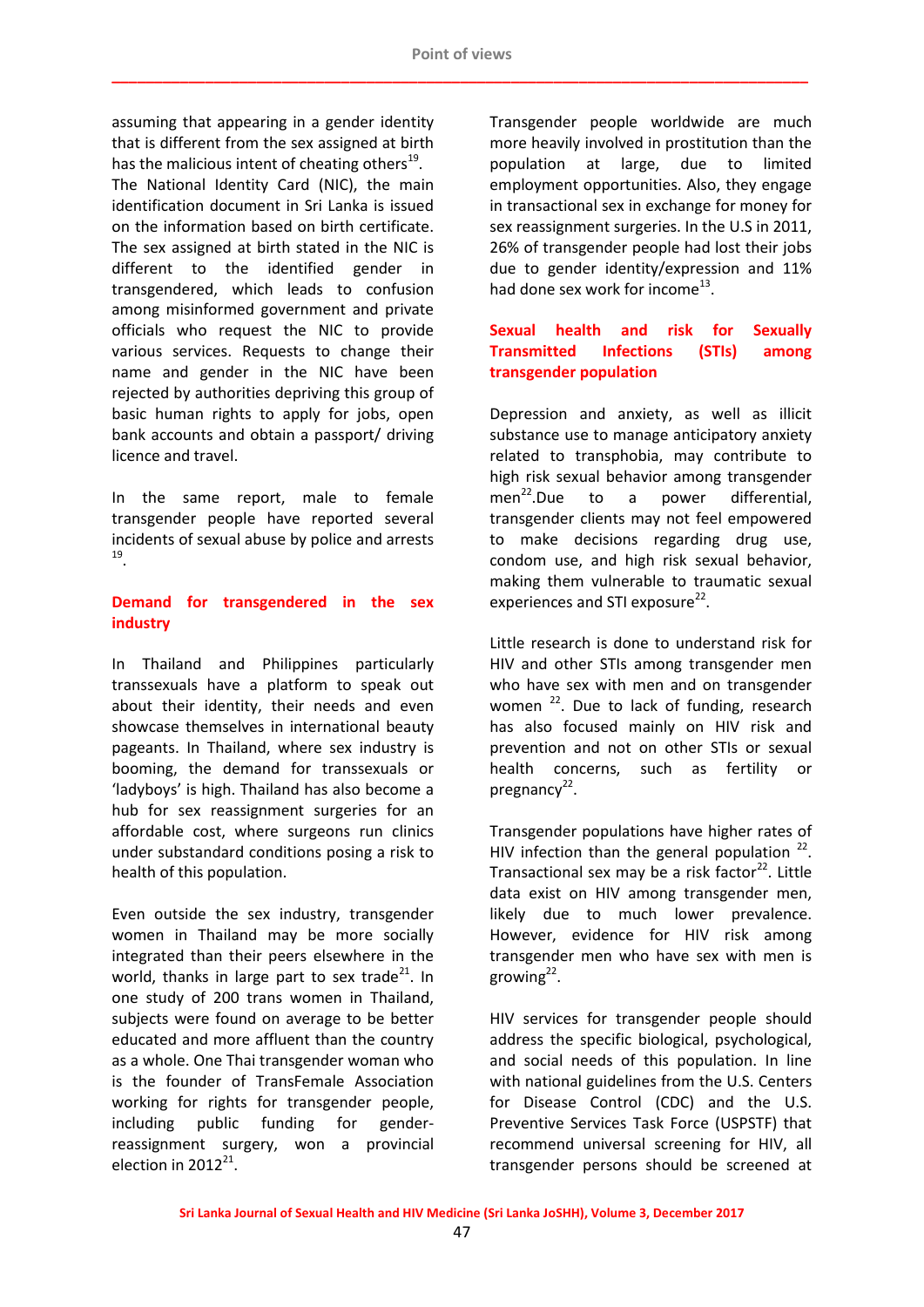least once for HIV. After initial screening, repeat screening is based on HIV risk assessment. Effective risk assessment requires the ability to obtain an accurate sexual history that includes anatomy-specific sexual behavior<sup>4</sup>.

The interest imparted by the Sri Lanka College of Sexual Health and HIV Medicine on sexual health of this group is commendable.

### **Recent developments internationally**

In June 2016, the United Nations, Human rights Council adopted a resolution for protection against violence and discrimination based on sexual orientation and gender identity which reaffirms universality of rights<sup>23</sup>.

In October 2015, a transgender rights activist in Nepal, became the first Nepali citizen to travel abroad carrying a passport marked "O" for "other" instead of "F" for "female" or M for "male." Nepal's Supreme Court recognized a third gender category for people who identify as neither male nor female and made clear that the ability to obtain documents bearing a third gender should be based on "self-feeling," and not the opinions of medical professionals or courts<sup>19</sup>.

In 2013, India's Supreme Court recognized transgender people constitute a third gender, declaring that this "is not a social or medical issue but a human rights issue" <sup>19</sup>. Similarly, in 2009, the Supreme Court in Pakistan recognized a third gender category<sup>19</sup>.

#### **Recent trends in Sri Lanka**

On September 17th 2017, a leading Sunday newspaper in Sri Lanka, reported a murder of a woman. Investigations revealed that she was actually a man dressed as a woman. Further, it was reported that the deceased was arrested for dressing as a woman in the past and has been warned by the police<sup>24</sup>. The journalist condemned cross-dressing and sexual relations outside heterosexuality

illustrating the negative opinion of the general public.

Following complaints from three transgender women in Sri Lanka to National Human Rights Commission in 2015 after being rejected by Registrar General's Department to change their legal gender, a gender recognition certificate was proposed that would be accepted by all authorities for indicating gender on official documents, including the birth certificate, NIC and passport<sup>19</sup>.

In June 2016, the Ministry of Health issued a circular setting out guidance on issuing the "Gender Recognition Certificate". The draft certificate requires a psychiatrist to certify that a transgender person has been referred to "hormone therapy" and "necessary surgical treatments" and that "the person underwent gender transformation process." The psychiatrist must also certify that the person has completed "the social gender role transition as required". This process contradicts the international best practice which recommends that medical, surgical, or psychiatric treatment or diagnosis should not be required for legal gender change<sup>19</sup>. Nevertheless, this initiative can be considered as a first step towards identifying the rights and existence of the gender non binary group in a background of cis-heteronormative culture in Sri Lanka.

On Wednesday 15 November 2017 the UN reviewed Sri Lanka's record on human rights and made recommendations to amend sections 365 and 365A of the Penal Code, which targets Lesbian, Gay, Bisexual, Transgender, Intersex and Questioning (LGBTIQ) people in consensual, adult relationships. In response to issues raised, Deputy Solicitor General underlined the government's commitment to reforming Sri Lanka's penal code to ensure that it meets international human rights standards.

Sri Lankan representation in the 2016 World conference of the International Lesbian, Gay, Bisexual, Transgender and Intersex Association (ILGA) held in Bangkok and in the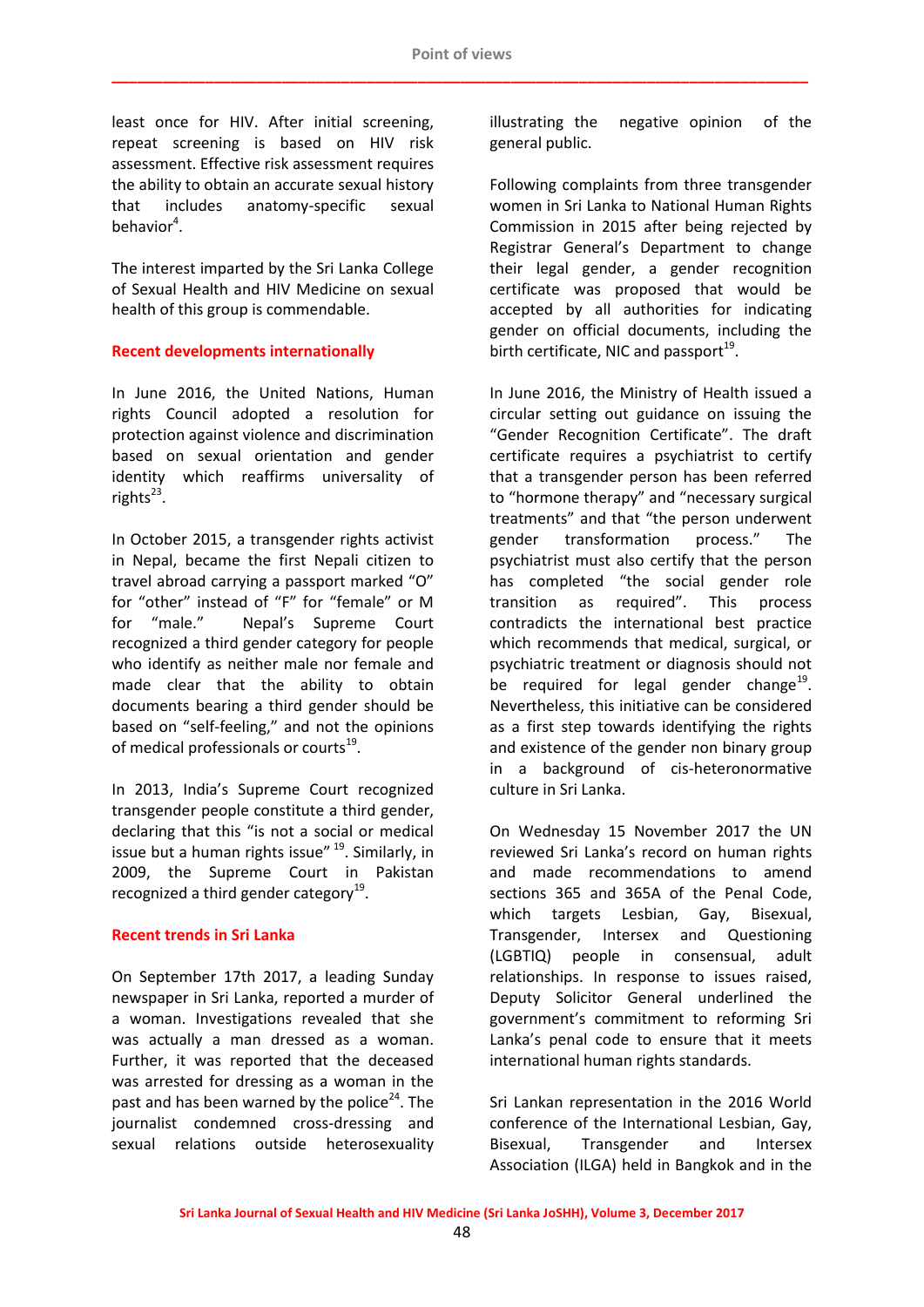Miss International Queen, the world's largest and most prestigious beauty pageant for transgender women in 2011 held in China could be considered positive trends.

EQUAL ground is the only organization in Sri Lanka currently actively fighting for equal rights for the LGBTIQ community. Founded in 2004 it is also the oldest organization of this nature functioning in the country which advocates for the decriminalization of homosexual activity and the elimination of discrimination of individuals on the basis of their sexual orientation or gender identity.

Transgendered and people with gender dysphoria are being assessed and managed by Psychiatrists in Sri Lanka in sexual disorder clinics at present. But a specialized centre or clinics designated to cater this group is yet to be developed.

### **Studies on transgender/gender non conformity in Sri Lanka**

The author contributed to a case series done by Ginige et al in 2011 which reveals the struggles of this minority group to come out of the closet and seek medical help for gender reassignment<sup>25</sup>. Another case series by the department of Sociology, University of Colombo has looked into how transgender individuals describe their gender identity and sexual orientation; the reactions of others towards their gender identity and sexual orientation and their strategies to cope with, avoid, or respond to the reactions they have experienced<sup>26</sup>.

Local studies are lacking. Both the Sri Lanka College of sexual Health and HIV Medicine and Sri Lanka College of Psychiatrists, the main two scientific bodies who has the expertise to shed light upon this group should collaborate and study gender non conforming population to help overcome the legislative hurdles and oppression by the cisheteronormative society.

#### **References**

- 1. Tharp AN. Gender Spectrum Theory.
- 2. Rao RN, Thombre A. Intercultural Communication: The Indian Context. 2015.
- 3. Senelick L. The Changing Room: Sex, Drag and Theatre. Routledge. 2000.
- 4. Madeline B. Guidelines for the Primary and Gender-Affirming Care of Transgender and Gender Nonbinary People, Center of Excellence for Transgender Health. 2016; June 17 (2).
- 5. Hoenig J, Kenna JC. The prevalence of transsexualism in England and Wales. British Journal of Psychiatry.1974; 124:181-90.
- 6. Zucker KJ. Epidemiology of Gender Dysphoria and Transgender Identity. Sex Health. DOI: 10.1071/SH17067.
- 7. World Health Organization. The ICD-10 Classification of Diseases, Clinical Descriptions and Diagnostic Guidelines.WHO.1992.
- 8. Buhrich, N., and McConaghy, N. The clinical syndromes of femmiphilic transvestism. Arch. Sex. Behav. 1977; 6: 397-412.
- 9. Doorn CD, Poortinga J, Verschoor AM. Cross-gender identity in transvestites and male transsexuals. Arch Sex Behav. 1994; Apr; 23(2):185-201.
- 10. Meyer W, Bockting W, Cohen-Kettenis P, et al. The Harry Benjamin International Gender Dysphoria Association's Standards of Care for Gender Identity Disorders, Sixth Version. Journal of Psychology & Human Sexuality. 2002; 13: 1–30.
- 11. Pfafflin F, Ettner R, Monstrey S, et al. Mental Health Issues. Principles of Transgender Medicine and Surgery. Haworth Press.2007.
- 12. Robles R, Fresán A, Vega-Ramírez H, Cruz-Islas J, Rodríguez-Pérez V, Domínguez-Martínez T, Reed GM.Removing transgender identity from the classification of mental disorders: a Mexican field study for ICD-11. Lancet Psychiatry. 2016; Sep; 3(9):850-9.
- 13. Grant JM, Mottet LA, Tanis J. Injustice at every turn: a report of the National Transgender Discrimination Survey. The National Gay and Lesbian Task Force and the National Center for Transgender Equality. 2011.
- 14. www.hrc.org/resources/violence-against-thetransgender-community-in-2017.
- 15. www.splcenter.org/fighting-hate/intelligencereport/2015/crosshairs
- 16. https://avp.org/wp-content/uploads/2017/04/ ncavp transhvfactsheet.pdf
- 17. Haas AP, Rodgers PL, Herman JL. Suicide Attempts among Transgender and Gender Non-Conforming Adults-Findings of the National Transgender Discrimination Survey. American Foundation for Suicide Prevention, Williams Institute, UCLA School of Law.2014.
- 18. Turner L, Whittle S, Combs R. Transphobic Hate Crime in the European Union. Research Project Sponsored by ILGA-Europe and Press for Change.2009.